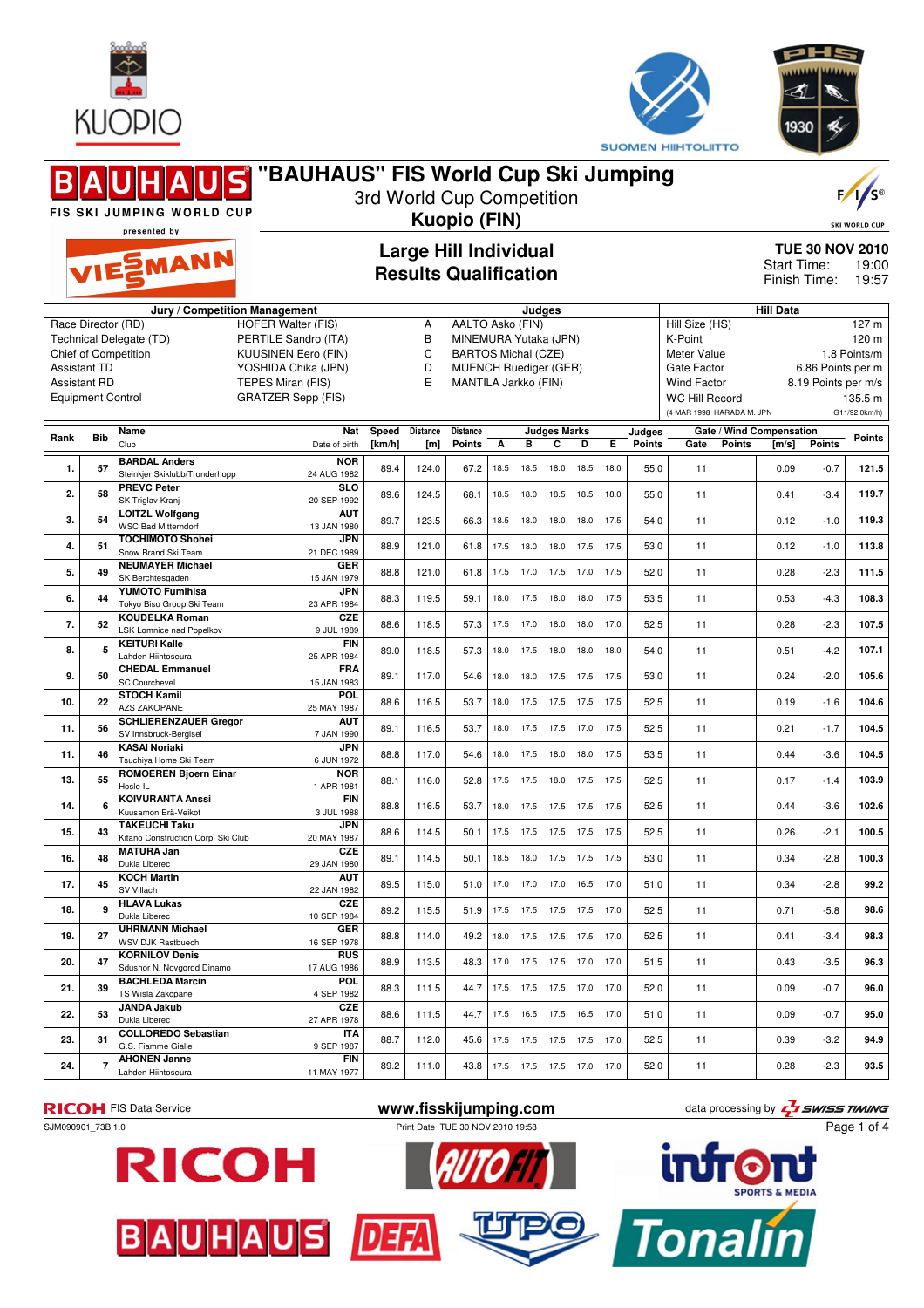



|      |                      |                                                    | "BAUHAUS" FIS World Cup Ski Jumping                          |                 |                 |                                  |      |      |                              |           |      |                         |      |        |                                                       |                      | $F/1/S^{\circ}$ |  |  |
|------|----------------------|----------------------------------------------------|--------------------------------------------------------------|-----------------|-----------------|----------------------------------|------|------|------------------------------|-----------|------|-------------------------|------|--------|-------------------------------------------------------|----------------------|-----------------|--|--|
|      |                      | FIS SKI JUMPING WORLD CUP                          | 3rd World Cup Competition<br><b>Kuopio (FIN)</b>             |                 |                 |                                  |      |      |                              |           |      |                         |      |        |                                                       | <b>SKI WORLD CUP</b> |                 |  |  |
|      |                      | presented by<br>VIESMANN                           | <b>Large Hill Individual</b><br><b>Results Qualification</b> |                 |                 |                                  |      |      |                              |           |      |                         |      |        | <b>TUE 30 NOV 2010</b><br>Start Time:<br>Finish Time: |                      |                 |  |  |
| Rank | <b>Bib</b>           | Name<br>Club                                       | Nat<br>Date of birth                                         | Speed<br>[km/h] | Distance<br>[m] | <b>Distance</b><br><b>Points</b> | А    | в    | <b>Judges Marks</b><br>C     | D         | Е    | Judges<br><b>Points</b> | Gate | Points | Gate / Wind Compensation<br>[m/s]                     | <b>Points</b>        | <b>Points</b>   |  |  |
| 25.  | 21                   | <b>KARELIN Pavel</b><br>Nizhniy Novgorod           | <b>RUS</b><br>27 APR 1990                                    | 88.6            | 111.5           | 44.7                             | 17.5 | 17.5 | 17.0 17.5                    |           | 17.0 | 52.0                    | 11   |        | 0.45                                                  | $-3.7$               | 93.0            |  |  |
| 26.  | 42                   | <b>RUUSKANEN Juha-Matti</b><br>Puijon Hiihtoseura  | <b>FIN</b><br>24 JUL 1984                                    | 89.2            | 110.0           | 42.0                             | 17.0 | 17.0 | 17.5 16.5                    |           | 17.0 | 51.0                    | 11   |        | 0.12                                                  | $-1.0$               | 92.0            |  |  |
| 27.  | 41                   | <b>PIKL Primoz</b><br>SSK Ljubno BTC               | <b>SLO</b><br>25 AUG 1982                                    | 89.1            | 110.0           | 42.0                             | 17.5 | 16.5 | 17.0                         | 17.0      | 17.0 | 51.0                    | 11   |        | 0.25                                                  | $-2.0$               | 91.0            |  |  |
| 28.  | -1                   | <b>MAEAETTAE Jarkko</b><br>Kainuun Hiihtoseura     | <b>FIN</b><br>28 DEC 1994                                    | 88.2            | 111.5           | 44.7                             | 17.0 | 17.0 |                              | 16.5 17.0 | 16.5 | 50.5                    | 11   |        | 0.54                                                  | -4.4                 | 90.8            |  |  |
| 29.  | 28                   | <b>BODMER Pascal</b><br>SV Messstetten             | GER<br>4 JAN 1991                                            | 88.3            | 110.5           | 42.9                             | 16.5 | 16.5 | 17.0 16.5                    |           | 16.5 | 49.5                    | 11   |        | 0.26                                                  | -2.1                 | 90.3            |  |  |
| 30.  | 23                   | <b>SEDLAK Borek</b><br>Dukla Liberec               | CZE<br>15 JUN 1981                                           | 88.9            | 109.0           | 40.2                             | 17.5 | 17.0 | 17.0                         | 16.5      | 17.0 | 51.0                    | 11   |        | 0.40                                                  | $-3.3$               | 87.9            |  |  |
| 31.  | 29                   | <b>MORASSI Andrea</b><br>C.S. Forestale            | <b>ITA</b><br>30 AUG 1988                                    | 88.2            | 109.5           | 41.1                             | 17.0 | 17.5 | 16.5 16.5                    |           | 16.5 | 50.0                    | 11   |        | 0.48                                                  | $-3.9$               | 87.2            |  |  |
| 32.  | 17                   | <b>HULA Stefan</b><br><b>SSR LZS SOKOL Szczyrk</b> | POL<br>29 SEP 1986                                           | 88.1            | 108.5           | 39.3                             | 17.5 | 17.0 | 17.0                         | 17.0      | 16.5 | 51.0                    | 11   |        | 0.51                                                  | $-4.2$               | 86.1            |  |  |
| 33.  | 12                   | <b>MECHLER Maximilian</b><br>WSV Isny              | <b>GER</b><br>3 JAN 1984                                     | 88.2            | 107.5           | 37.5                             | 17.0 | 16.5 | 17.0 16.5                    |           | 16.0 | 50.0                    | 11   |        | 0.42                                                  | $-3.4$               | 84.1            |  |  |
| 33.  | 8                    | <b>ZOGRAFSKI Vladimir</b><br>Samokov               | <b>BUL</b><br>14 JUL 1993                                    | 88.0            | 107.5           | 37.5                             | 16.5 | 17.0 | 16.5 16.5                    |           | 16.5 | 49.5                    | 11   |        | 0.35                                                  | $-2.9$               | 84.1            |  |  |
| 35.  | 15                   | <b>SCHMITT Martin</b><br>SC Furtwangen             | GER<br>29 JAN 1978                                           | 88.6            | 107.0           | 36.6                             | 17.0 | 16.5 | 16.5                         | 16.5      | 17.0 | 50.0                    | 11   |        | 0.45                                                  | $-3.7$               | 82.9            |  |  |
| 36.  | 40                   | <b>FREUND Severin</b><br><b>WSV DJK Rastbuechl</b> | GER<br>11 MAY 1988                                           | 88.9            | 106.5           | 35.7                             | 17.0 | 16.5 | 17.0                         | 16.5      | 16.5 | 50.0                    | 11   |        | 0.39                                                  | $-3.2$               | 82.5            |  |  |
| 37.  | 35                   | <b>STJERNEN Andreas</b><br>Sprova IL/ Tronderhopp  | <b>NOR</b><br>30 JUL 1988                                    | 89.4            | 106.0           | 34.8                             | 16.5 | 16.0 | 16.5                         | 16.0      | 15.5 | 48.5                    | 11   |        | 0.26                                                  | $-2.1$               | 81.2            |  |  |
| 38.  | 37                   | <b>HAJEK Antonin</b><br>Dukla Liberec              | CZE<br>12 FEB 1987                                           | 89.0            | 105.5           | 33.9                             | 16.5 | 16.5 | 16.5 16.5                    |           | 16.5 | 49.5                    | 11   |        | 0.38                                                  | $-3.1$               | 80.3            |  |  |
| 39.  | 16                   | <b>KUETTEL Andreas</b><br><b>SC Einsiedeln</b>     | SUI<br>25 APR 1979                                           | 88.5            | 102.5           | 28.5                             |      |      | 16.5 17.0 16.5 16.5 17.0     |           |      | 50.0                    | 11   |        | 0.06                                                  | $-0.5$               | 78.0            |  |  |
|      | <b>Not Qualified</b> |                                                    |                                                              |                 |                 |                                  |      |      |                              |           |      |                         |      |        |                                                       |                      |                 |  |  |
| 40.  | $\overline{2}$       | <b>NIEMI Sami</b><br>Ounasvaaran Hiihtoseura       | FIN<br>16 FEB 1991                                           | 88.4            | 103.0           | 29.4                             | 17.0 | 16.5 | 16.5 16.5 16.0               |           |      | 49.5                    | 11   |        | 0.25                                                  | $-2.0$               | 76.9            |  |  |
| 41.  | 3                    | <b>KOVALJEFF Kai</b><br>Lieksan Hiihtoseura        | <b>FIN</b><br>8 AUG 1985                                     | 89.0            | 101.5           | 26.7                             | 17.0 | 16.5 |                              | 16.5 17.0 | 17.0 | 50.5                    | 11   |        | 0.08                                                  | $-0.7$               | 76.5            |  |  |
| 42.  | 26                   | <b>MIETUS Krzysztof</b><br>AZS AWF Krak Z-ne       | POL<br>8 MAR 1991                                            | 88.4            | 101.5           | 26.7                             | 16.5 | 16.5 | 16.5                         | 16.0      | 16.0 | 49.0                    | 11   |        | 0.21                                                  | $-1.7$               | 74.0            |  |  |
| 43.  |                      | <b>MUOTKA OIII</b><br>Ounasvaaran Hiihtoseura      | <b>FIN</b><br>14 JUL 1988                                    | 89.0            | 102.0           | 27.6                             | 17.0 | 17.0 | 16.5                         | 16.5      | 16.5 | 50.0                    | 11   |        | 0.46                                                  | $-3.8$               | 73.8            |  |  |
| 44.  | 33                   | <b>TROFIMOV Roman-Sergeevich</b><br>Moskva Shvsm   | <b>RUS</b><br>19 NOV 1989                                    | 88.0            | 101.0           | 25.8                             |      |      | 16.5 17.0 16.5 17.0 16.5     |           |      | 50.0                    | 11   |        | 0.33                                                  | $-2.7$               | 73.1            |  |  |
| 45.  | 19                   | <b>MEZNAR Mitja</b><br><b>NSK Trzic Trifix</b>     | <b>SLO</b><br>30 JUN 1988                                    | 88.9            | 101.5           | 26.7                             |      |      | 16.5 16.5 16.5 15.5 16.5     |           |      | 49.5                    | 11   |        | 0.42                                                  | $-3.4$               | 72.8            |  |  |
| 46.  | 13                   | <b>KUBACKI Dawid</b><br>TS Wisla Zakopane          | <b>POL</b><br>12 MAR 1990                                    | 88.4            | 101.5           | 26.7                             |      |      | 16.5 16.5 16.5 17.0 16.5     |           |      | 49.5                    | 11   |        | 0.48                                                  | $-3.9$               | 72.3            |  |  |
| 47.  | 24                   | <b>MURANKA Klemens</b><br>TS Wisla Zakopane        | <b>POL</b><br>31 AUG 1994                                    | 87.9            | 101.5           | 26.7                             |      |      | 16.5 16.0 16.0 16.5 16.0     |           |      | 48.5                    | 11   |        | 0.44                                                  | $-3.6$               | 71.6            |  |  |
| 48.  | 30                   | <b>ZHAPAROV Radik</b><br>Shvsm Dinamo              | KAZ<br>29 FEB 1984                                           | 88.9            | 100.5           | 24.9                             | 17.0 |      | 16.5 16.5 16.0               |           | 16.5 | 49.5                    | 11   |        | 0.35                                                  | $-2.9$               | 71.5            |  |  |
| 49.  | 11                   | <b>BOSHCHUK Volodymyr</b><br>Verkhovina Ski School | <b>UKR</b><br>3 AUG 1982                                     | 88.4            | 101.0           | 25.8                             |      |      | 16.0  16.0  16.0  16.0  16.0 |           |      | 48.0                    | 11   |        | 0.31                                                  | $-2.5$               | 71.3            |  |  |
| 50.  | 36                   | <b>SHUMBARETS Vitaliv</b><br><b>SKA Tysovets</b>   | <b>UKR</b><br>14 JUL 1983                                    | 89.1            | 100.0           | 24.0                             |      |      | 16.5 16.5 16.5 16.5 16.5     |           |      | 49.5                    | 11   |        | 0.31                                                  | $-2.5$               | 71.0            |  |  |
| 51.  | 10                   | <b>IPATOV Dimitry</b><br>Osvsm Magadan             | <b>RUS</b><br>30 JUN 1984                                    | 88.4            | 99.5            | 23.1                             |      |      | 16.5 16.5 16.5 16.5 16.5     |           |      | 49.5                    | 11   |        | 0.45                                                  | $-3.7$               | 68.9            |  |  |

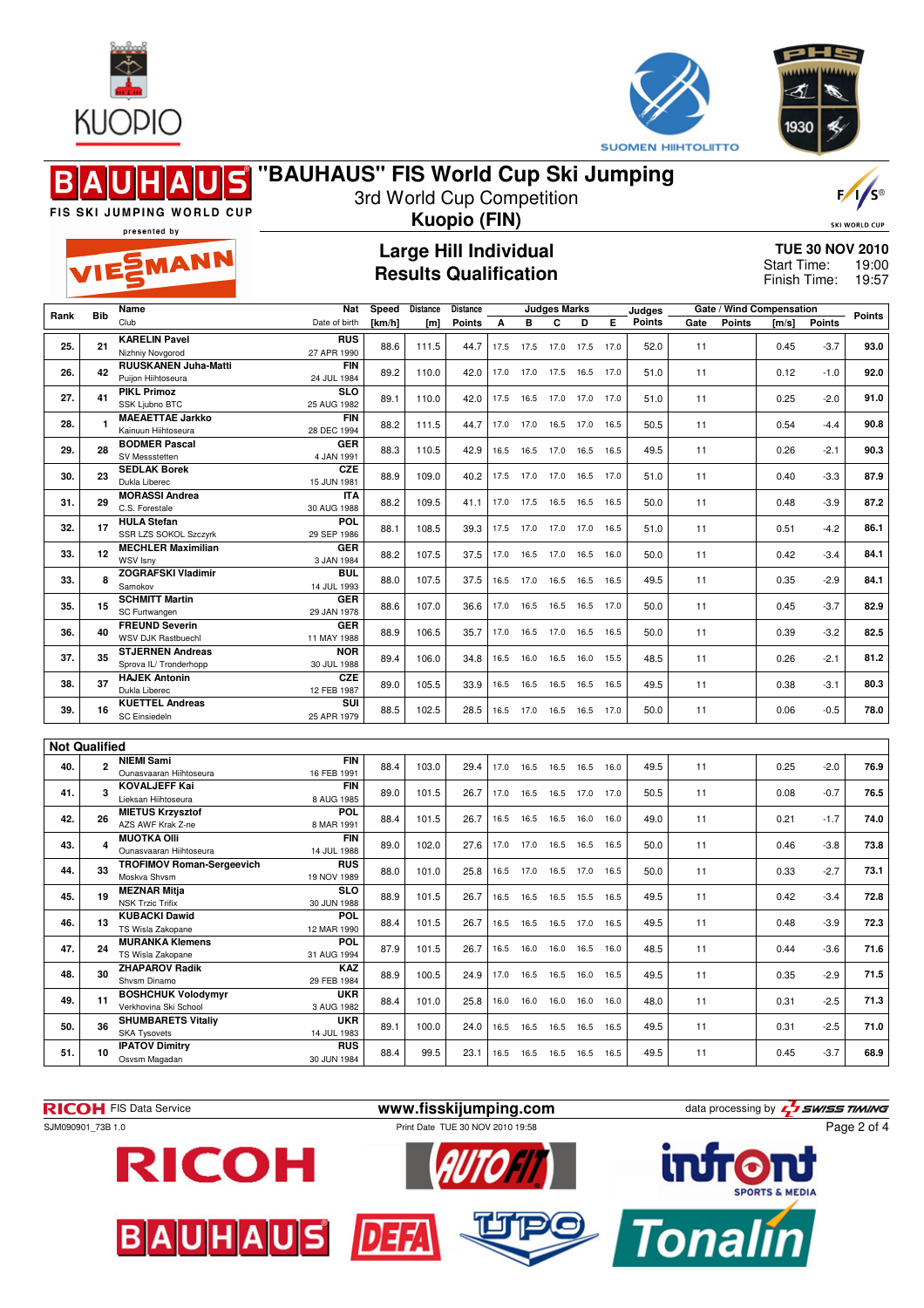



|              |            | FIS SKI JUMPING WORLD CUP                                          | "BAUHAUS" FIS World Cup Ski Jumping                          |                 |                          | 3rd World Cup Competition |      |           |                          |      |      |                         |      |               |                                   |                                                       | $F / \sqrt{S^{\circ}}$ |
|--------------|------------|--------------------------------------------------------------------|--------------------------------------------------------------|-----------------|--------------------------|---------------------------|------|-----------|--------------------------|------|------|-------------------------|------|---------------|-----------------------------------|-------------------------------------------------------|------------------------|
|              |            | presented by                                                       | <b>Kuopio (FIN)</b>                                          |                 |                          |                           |      |           |                          |      |      |                         |      |               |                                   |                                                       | <b>SKI WORLD CUP</b>   |
|              |            | VIESMANN                                                           | <b>Large Hill Individual</b><br><b>Results Qualification</b> |                 |                          |                           |      |           |                          |      |      |                         |      |               |                                   | <b>TUE 30 NOV 2010</b><br>Start Time:<br>Finish Time: |                        |
| Rank         | <b>Bib</b> | Name<br>Club                                                       | Nat<br>Date of birth                                         | Speed<br>[km/h] | <b>Distance</b><br>[m]   | Distance<br><b>Points</b> | А    | в         | <b>Judges Marks</b><br>C | D    | Е    | Judges<br><b>Points</b> | Gate | <b>Points</b> | Gate / Wind Compensation<br>[m/s] | <b>Points</b>                                         | Points                 |
| 52.          | 18         | <b>DESCOMBES SEVOIE Vincent</b><br>Douanes les Houches             | <b>FRA</b><br>9 JAN 1984                                     | 87.9            | 98.5                     | 21.3                      | 16.5 | 16.5      | 16.0                     | 16.0 | 16.5 | 49.0                    | 11   |               | 0.39                              | $-3.2$                                                | 67.1                   |
| 53.          | 25         | <b>GRIGOLI Marco</b><br>SC Alpina St. Moritz                       | SUI<br>27 APR 1991                                           | 88.5            | 98.0                     | 20.4                      | 17.0 | 16.5      | 16.0                     | 16.5 | 16.5 | 49.5                    | 11   |               | 0.39                              | $-3.2$                                                | 66.7                   |
| 54.          | 32         | <b>KARPENKO Nikolay</b><br>Zska-Almaty                             | KAZ<br>10 AUG 1981                                           | 89.0            | 94.5                     | 14.1                      | 16.0 | 16.0      | 16.0                     | 15.5 | 16.0 | 48.0                    | 11   |               | 0.32                              | $-2.6$                                                | 59.5                   |
| 55.          | 34         | <b>DELLASEGA Diego</b><br>G.S. FIAMME GIALLE<br><b>TEPES Jurii</b> | <b>ITA</b><br>4 DEC 1990<br><b>SLO</b>                       | 88.5            | 93.0                     | 11.4                      | 16.5 | 15.5      | 16.0                     | 15.5 | 16.0 | 47.5                    | 11   |               | 0.31                              | $-2.5$                                                | 56.4                   |
| 56.          | 14         | SD Dolomiti<br><b>PAERN Illimar</b>                                | 14 FEB 1989<br><b>EST</b>                                    | 89.0            | 97.0                     | 18.6                      | 10.0 | 9.5       | 16.0                     | 9.0  | 9.0  | 28.5                    | 11   |               | $-0.02$                           | 0.2                                                   | 47.3                   |
| 57.          | 38         | Skiclub Elva<br><b>SAMMELSELG Siim-Tanel</b>                       | 27 OCT 1988<br><b>EST</b>                                    | 88.7            | 82.0                     | $-8.4$                    | 16.0 | 15.5      | 15.5                     | 15.5 | 15.0 | 46.5                    | 11   |               | 0.31                              | $-2.5$                                                | 35.6                   |
| 58.          | 20         | Skiclub Nomme, Lahten Hiihoseura                                   | 18 MAY 1993                                                  | 88.9            | 79.0                     | $-13.8$                   |      | 14.5 14.0 | 14.0 14.0 13.5           |      |      | 42.0                    | 11   |               | 0.36                              | $-2.9$                                                | 25.3                   |
| Prequalified |            |                                                                    |                                                              |                 |                          |                           |      |           |                          |      |      |                         |      |               |                                   |                                                       |                        |
|              | 59         | <b>JACOBSEN Anders</b><br>Ringkollen Skiklubb                      | <b>NOR</b><br>17 FEB 1985                                    | 88.9            | 115.0                    | 51.0                      |      |           |                          |      |      |                         | 11   |               | 0.37                              | $-3.0$                                                |                        |
|              | 60         | <b>FETTNER Manuel</b><br>SV Innsbruck-Bergisel                     | <b>AUT</b><br>17 JUN 1985                                    | 88.6            | 120.0                    | 60.0                      |      |           |                          |      |      |                         | 11   |               | 0.21                              | $-1.7$                                                |                        |
|              | 61         | <b>MALYSZ Adam</b><br>KS Wisla, Ustronianka                        | POL<br>3 DEC 1977                                            | 89.0            | 123.5                    | 66.3                      |      |           |                          |      |      |                         | 11   |               | 0.19                              | $-1.6$                                                |                        |
|              | 62         | <b>ITO Daiki</b><br>Snow Brand Ski Team<br><b>HILDE Tom</b>        | JPN<br>27 DEC 1985<br><b>NOR</b>                             | 88.9            | 119.5                    | 59.1                      |      |           |                          |      |      |                         | 11   |               | 0.30                              | $-2.5$                                                |                        |
|              | 63         | Asker Skiklubb<br><b>LARINTO Ville</b>                             | 22 SEP 1987<br><b>FIN</b>                                    | 89.3            | 120.0                    | 60.0                      |      |           |                          |      |      |                         | 11   |               | 0.08                              | $-0.7$                                                |                        |
|              | 64         | Lahden Hiihtoseura<br><b>HAUTAMAEKI Matti</b>                      | 11 APR 1990<br><b>FIN</b>                                    | 89.0            | 126.0                    | 70.8                      |      |           |                          |      |      |                         | 11   |               | 0.21                              | $-1.7$                                                |                        |
|              | 65         | Puijon Hiihtoseura<br><b>EVENSEN Johan Remen</b>                   | 14 JUL 1981<br><b>NOR</b>                                    | 89.2            | 122.5                    | 64.5                      |      |           |                          |      |      |                         | 11   |               | 0.25                              | $-2.0$                                                |                        |
|              | 66<br>67   | Molde Omegn Idrettforening<br><b>AMMANN Simon</b>                  | 16 SEP 1985<br>SUI                                           |                 | <b>DNS</b><br><b>DNS</b> |                           |      |           |                          |      |      |                         |      |               |                                   |                                                       |                        |
|              | 68         | <b>SSC Toggenburg</b><br><b>MORGENSTERN Thomas</b>                 | 25 JUN 1981<br><b>AUT</b>                                    |                 | <b>DNS</b>               |                           |      |           |                          |      |      |                         |      |               |                                   |                                                       |                        |
|              | 69         | SV Villach<br><b>KOFLER Andreas</b><br>SV Innsbruck-Bergisel       | 30 OCT 1986<br><b>AUT</b><br>17 MAY 1984                     | 89.3            | 119.5                    | 59.1                      |      |           |                          |      |      |                         | 11   |               | 0.20                              | $-1.6$                                                |                        |